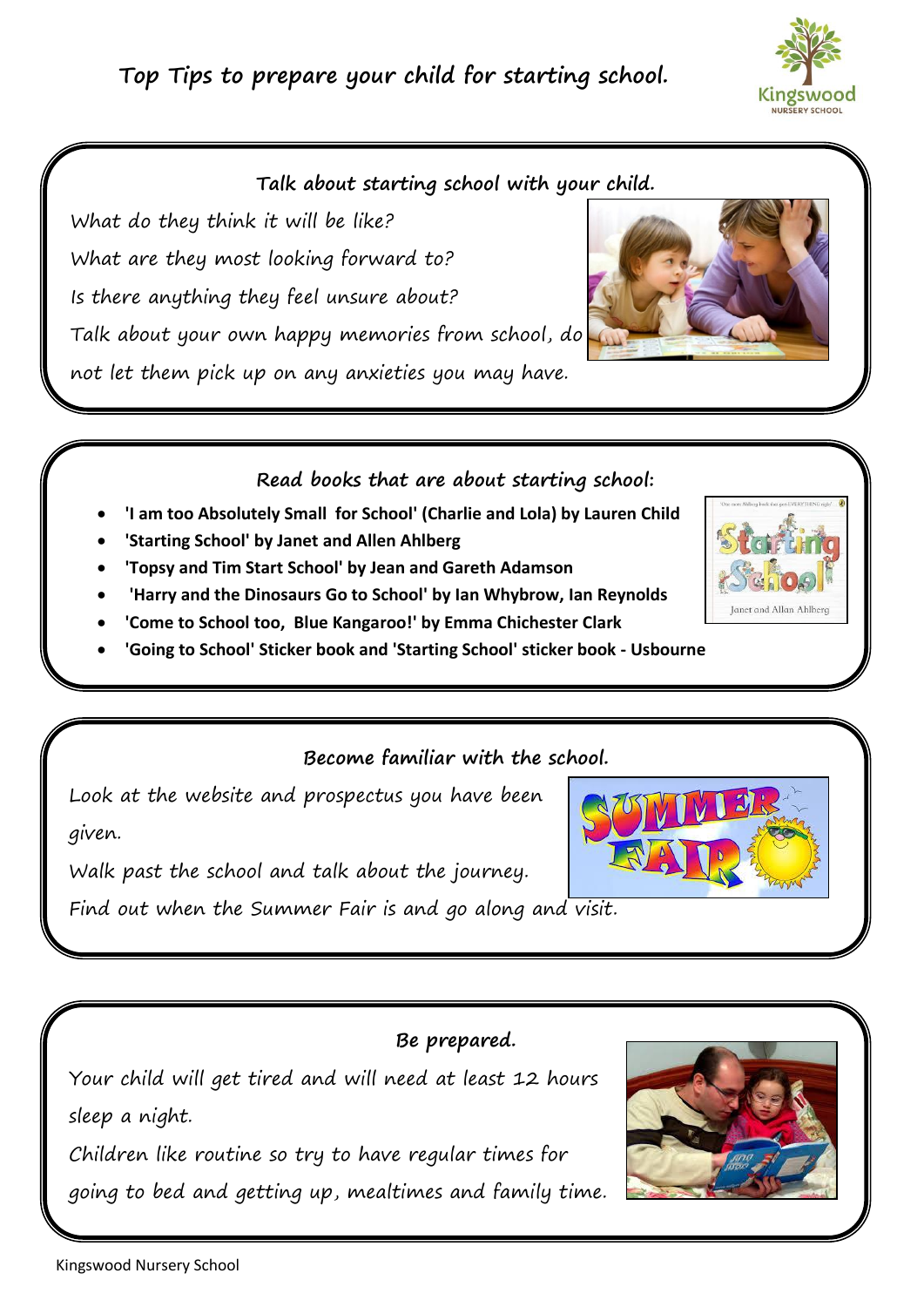# **Manage their own self care needs.**

Get your child confident about getting to the loo in time, wiping properly, flushing and washing their hands. Blowing their nose into a tissue is another useful skill. Develop a 'can do' attitude by giving them a few everyday

responsibilities as they get closer to school age.

Perhaps they could lay the table, feed a pet or put their own clothes away.

# **Clothes to wear**

Try and buy clothes they can manage themselves: velcro shoes, manageable fastenings on coats, elasticated waistbands.

Name everything - all of the sweatshirts will look the same!

Let your child practise putting on their uniform

and folding it neatly for PE.

Teach them the tricks of getting dressed, like labels at the back, holding onto cuffs to stop sleeves rolling up.

# **School dinners**

All Infant children will be entitled to a free school meal from September 2014.

They will need to be able to use a knife and fork and carry a small plate or tray.

If your child is bringing a packed lunch from home make sure

it is healthy and that they can manage all containers and packaging independently.







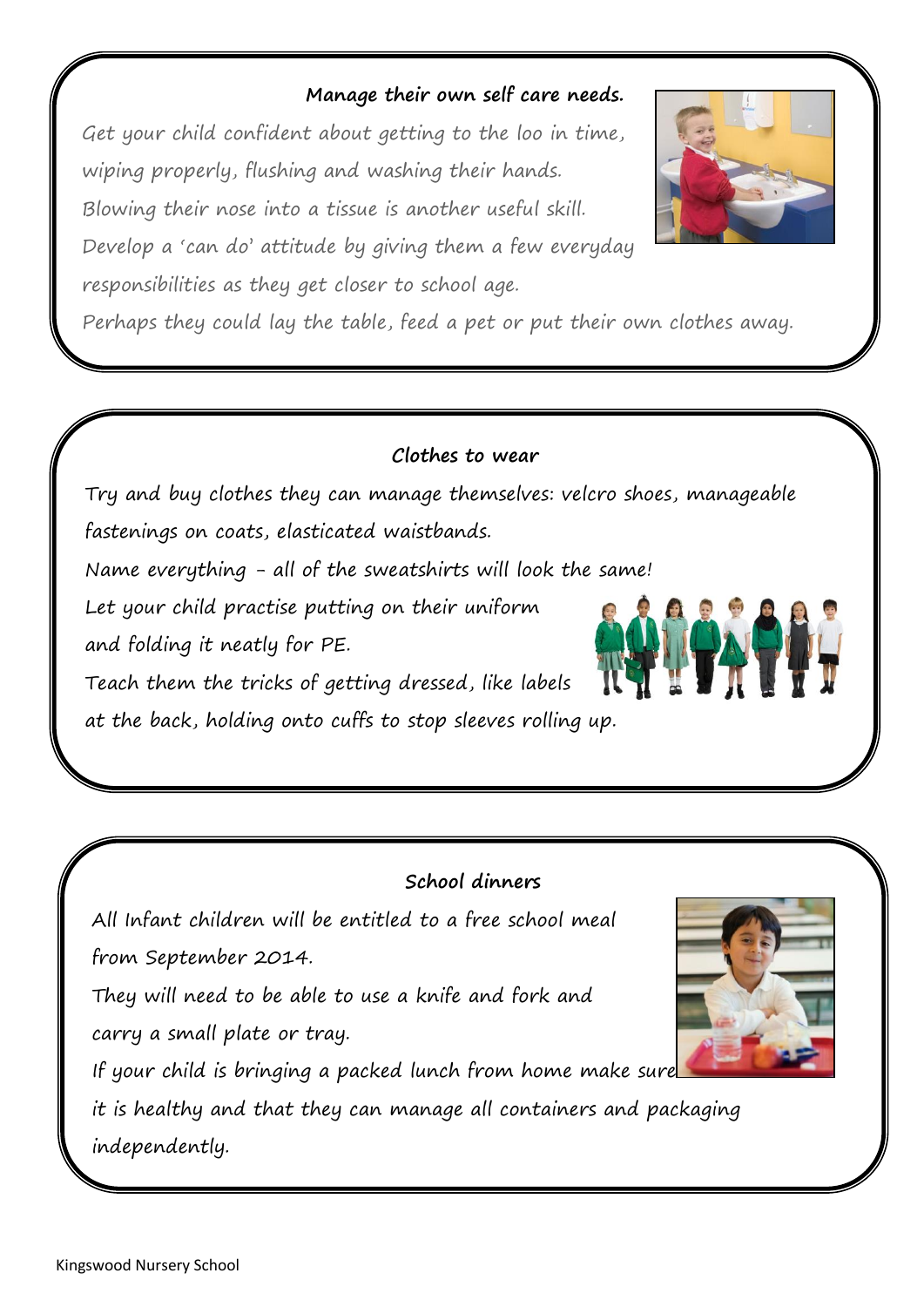## **Confident communicators**

Encourage your child to express what they feel and ask for help when they need it.

Chat about everything - without distractions from TVs, computers and phones.

Get them used to talking to 'safe' adults too by talking to assistants in shops, greeting friend's parents.

Use manners- please, thank you, excuse me etc.



# **Developing friendships**

Being friendly, learning to share, waiting your turn are important skills to develop friendships.

Play simple board, card, ball games to teach children about taking turns, following rules and losing graciously! Visit parks and friends houses to develop social skills by interacting with others.



#### **Developing independence**

Get your child into the habit of hanging their coat up, putting their toys away, clearing the table, and so on, to prepare them for doing these things at school. Many schools use a piece of music to indicate tidy up time and motivate children to help.

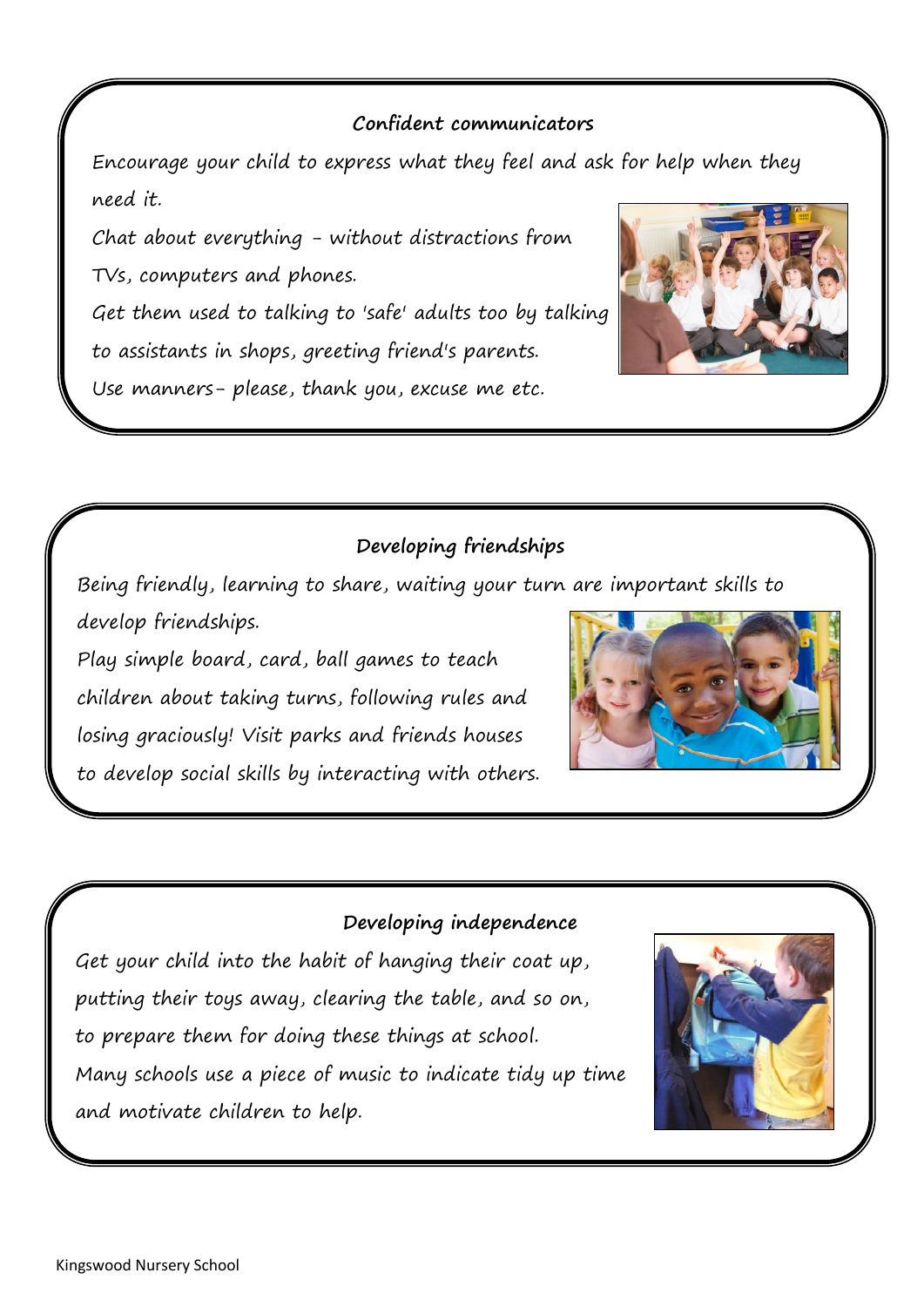# **Reading**

The best thing you can do to support your child in becoming a reader is to read lots of good quality books to them.

Your child will soon have favourites and will want to hear them over and over again. Teach each your child to recognise their own name. Point out common shop names, signs and letters in the environment.



Let them see you reading. Have some time every day to share books.

# **Writing**

Develop fine motor skills which will support them to hold a pencil when the

time is right. Everyday tasks such as playdough, construction, threading, picking up tweezers, mark making with pencils and brushes all help.



You will notice that their mark making becomes more purposeful. Encourage a three fingered

'tripod' pencil grip and let them do lots of emergent writing. Praise all of their efforts.

# **Developing number and counting skills**

Play 'spot the number' and challenge your child to find them everywhere. Get into the habit of counting everything with your child, from apples at the shops, to stairs up to bed.

Counting songs and rhymes teach children numbers and order, as well as rhythm and rhyme - 'Five Little Ducks', 'Ten in the Bed'...

Play counting-based games such as dominoes, card snap, snakes and ladders.